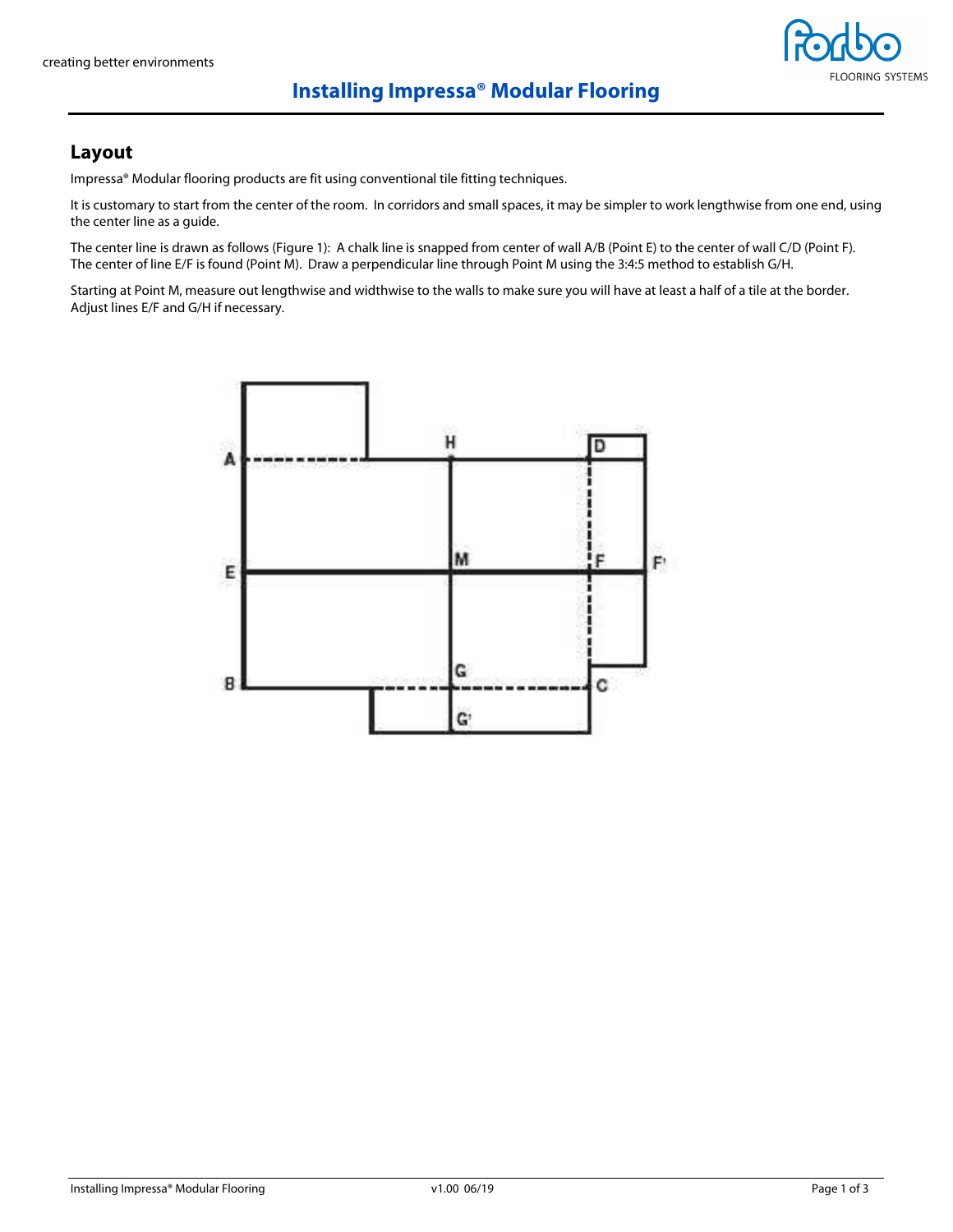

### **Installing Impressa® Modular Flooring**

- Always refer to and follow the recommendations in the **Forbo General Installation Guidelines** prior to installing Impressa® Modular flooring.
- Always refer to and follow the recommendations in the **Forbo Substrate Evaluation and Preparation** prior to installing Impressa® Modular flooring.
- Beginning the installation is an implied acceptance of site conditions and liability for any failure directly related to inadequate site conditions becomes the responsibility of the installer and/or flooring contractor.
- Impressa® Modular flooring may be installed on approved substrates on all grade levels.
- Store Impressa® Modular cartons unopened.
- Use Forbo T 940, Sustain 885m, Sustain 1195, Sustain 1299 or 660 adhesive. Forbo Sustain 1299 is NOT suitable for all installations. Refer to the Forbo Sustain 1299 technical data sheet for more information and contact Forbo's Product Support & Education Services before installing with these adhesives.
- Use a 1/16" x 1/16" x 1/16" square notch trowel to apply the adhesive. Replace the trowel blade when proper coverage is no longer attainable.
- Use material from the same batch/dye lot.
- Do not remove more tile from the carton than can be installed in approximately 1 hour.
- Install cartons in consecutive order.
- Impressa® Modular is available in 10" x 40" (25cm x 100cm) and can be installed in any direction. The tolerance in the sequence of carton numbers should not exceed 100.
- To avoid shading throughout the installation, it is recommended to shuffle tiles from several cartons.
- Do not allow heavy traffic or rolling loads for a minimum of 72 hours following the installation. For installations over non-porous substrates, additional time may be necessary because the adhesive may take longer to cure.
- Wait a minimum of five days following the installation before conducting initial cleaning. For installations over non-porous substrates, additional time may be necessary because the adhesive may take longer to dry and cure.
- Take pride in your work and be Professional at all times.
- **For additional information, contact Forbo's Product Support & Education Services at 1-800-842-7839 or www.forboflooringNA.com.**

#### **Installation**

- After establishing the starting lines, spread the adhesive using a 1/16" x 1/16" x 1/16" square notch trowel.
- Be sure to spread adhesive all the way to the starting line without leaving any voids.
- Begin laying tiles at the starting point, ensuring that the tile is placed exactly along the layout lines. If the first few tiles are not installed accurately, the entire installation will be affected.
- The tiles must be installed into wet adhesive. Do not spread adhesive in an area larger than can be installed while ensuring 100% wet transfer to the backing of the material.
- The open time and working time of adhesives will vary depending on site conditions such as ambient temperature and humidity, the porosity of the substrate and air circulation. It is the installer's responsibility to make adjustments to specific conditions as may be necessary to ensure 100% wet adhesive transfer to the material backing. A general indication of proper open time is when a light touch produces transfer of adhesive to the finger, but a firm touch will flatten and "smear" the adhesive. For additional information, refer to the **Forbo Adhesives Guidelines**.
- A short open time will be necessary. The adhesive should be allowed to develop body before placing the flooring material into the adhesive, but **DO NOT ALLOW THE ADHESIVE TO DRY**.
- Check for adhesive transfer frequently. There must be **100% wet** transfer of adhesive to the material backing in order to achieve a secure bond. 100% wet transfer is a continuous film of adhesive, when wet, on both the backing of the material and the substrate with no trace of trowel marks or ridges. The flooring material **must remain in contact with the adhesive while the adhesive is drying and curing.**
- Immediately roll the flooring in all directions using a 100 lb. roller to ensure proper adhesive transfer. Additional rolling is required during adhesive setup to ensure that the material is flat and fully adhered.
- The use of a three-section wall roller or steel seam roller is required at walls, under toe kicks or anywhere the full weight of a 100 lb. roller cannot access or be applied.
- Proper tile placement and rolling will result in a complete "explosion" of the trowel ridges, creating a continuous flat film of adhesive. Complete transfer of the tile backing will appear as only the impression of the tile backing in the surface of the adhesive. No standing trowel ridges should be visible.